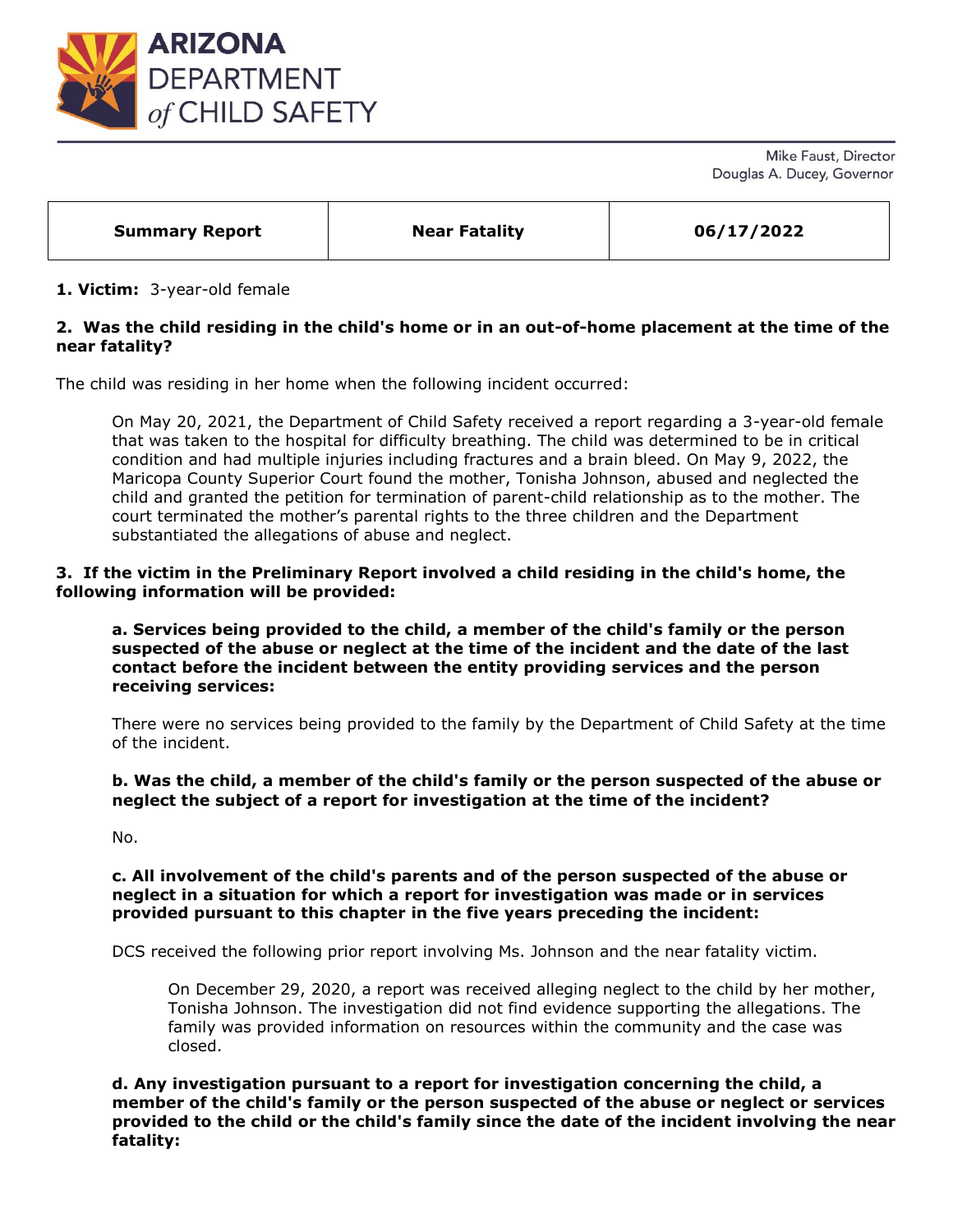

Mike Faust, Director Douglas A. Ducey, Governor

The investigation of the near fatality report resulted in the child and three siblings being placed in foster care. On May 25, 2021, the Department filed a dependency petition with the Maricopa County Superior Court. One of the siblings that had been removed was later reunified with their father. On May 9, 2022, the Maricopa County Superior Court found the mother, Tonisha Johnson, abused and neglected the child and granted the petition for termination of parent-child relationship as to the mother. The court terminated the mother's parental rights to the three children and the Department substantiated the allegations of abuse and neglect. The Department is providing services to the family. There were no subsequent reports of abuse or neglect received regarding the family.

## **4. If the victim in the Preliminary Report involved a child residing in an out-of-home placement, the following information will be provided:**

**a. Licensing Agency:** 

N/A

**b. Licensing history of the out-of-home placement, including the type of license held by the operator of the placement and the period for which the placement has been licensed:** 

N/A

**c. Summary of all violations by the licensee:** 

N/A

**d. Any other actions by the licensee or an employee of the licensee that constitute a substantial failure to protect and promote the health, safety and welfare of a child.**

N/A

# **5. Actions taken by the Department in response to the case including any changes to policy or practice and/or recommendations for further changes in policies, practices, rules or statutes:**

The Department conducted a joint investigation with the Phoenix Police Department. The near fatality victim and three siblings were placed in foster care. On May 25, 2021, the Department filed a dependency petition with the Maricopa County Superior Court. One of the siblings that had been removed was later reunified with their father. On May 9, 2022, the Maricopa County Superior Court found the mother, Tonisha Johnson, abused and neglected the child and granted the petition for termination of parent-child relationship as to the mother. The court terminated the mother's parental rights to the three children and the Department substantiated the allegations of abuse and neglect. The Department is providing services to the family. There were no subsequent reports of abuse or neglect received regarding the family.

Additionally, in accordance with the DCS Strategic Plan for State Fiscal Year 2016 (FY16), multidisciplinary team (MDT) reviews of fatality and near fatality cases were implemented during the first quarter of FY16. The MDT reviews fatality and near fatality cases with prior DCS involvement, which are a key feature of the Strategic Plan and supports the objective of increasing the accuracy of safety and risk assessments in investigations.

Cases are reviewed by the MDT in order to identify any systemic factors, both internal and external to the Department that may have had an impact. The Department is using the aggregate data